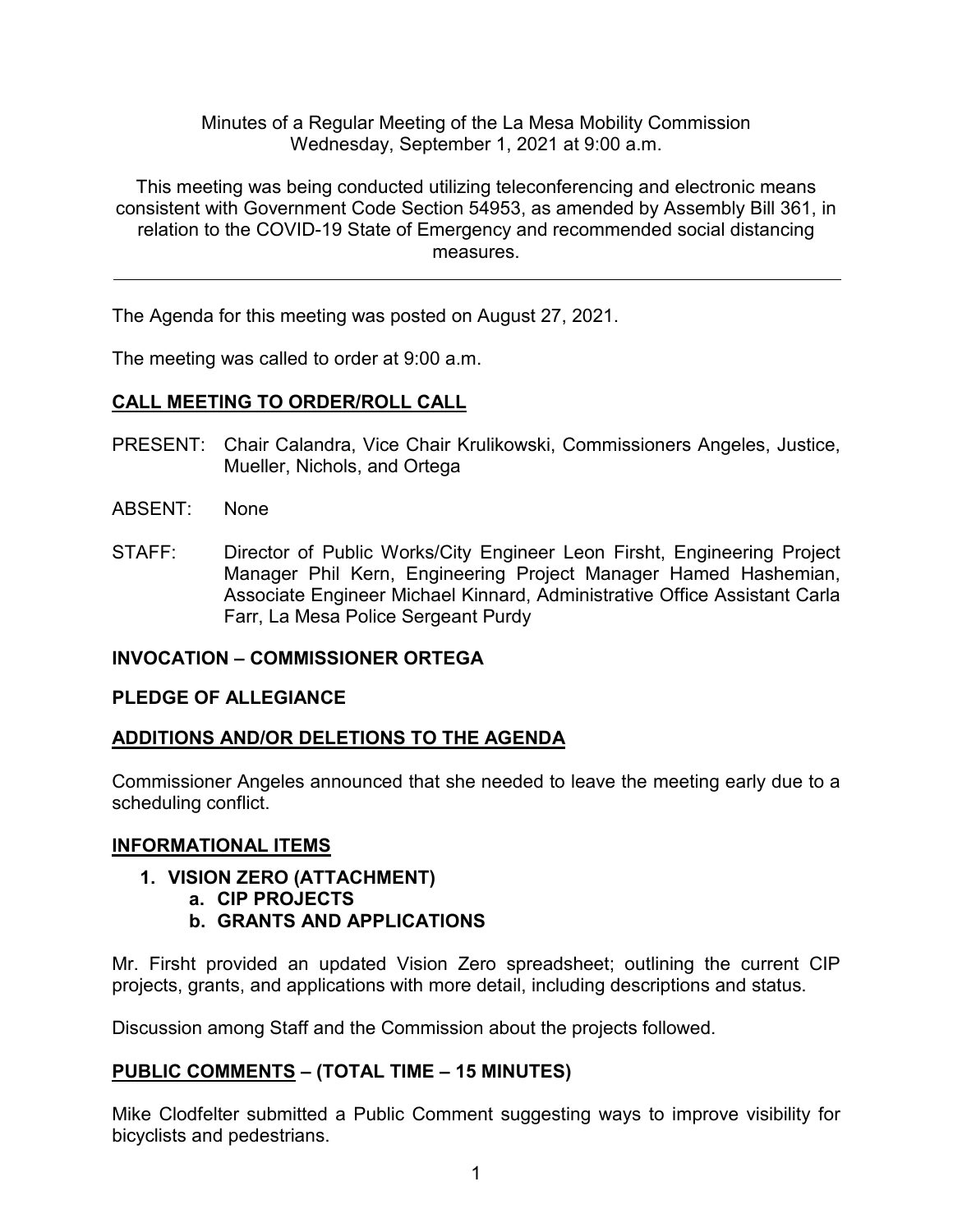One additional Public Comment was received after the deadline. Staff stated they will reach out to the resident.

### **OLD BUSINESS**

NONE

### **NEW BUSINESS (ACTION)**

## **2. AUTOMATING PEDESTRIAN SIGNALS CITYWIDE**

This item was brought to the Commission as Informational Item at the August Mobility Commission meeting.

Mr. Firsht informed the Commission that he reached out to other local agencies to determine if they implemented pedestrian recall during the pandemic. All seven responsive agencies did not, stating their signals were already optimized for pedestrians, as well as all users and demand. Mr. Firsht summarized the Commission's comments from the August meeting as well comments from local agencies. He informed the Commissioners that the LRSP will not be adopted until the City Council vacancy has been filled.

Considerable discussion among Staff and the Commission about automating pedestrian signals followed, including obtaining pedestrian counts, focusing on intersections with the highest demand, ADA push buttons, and making La Mesa more pedestrian friendly.

No action was taken on this item. Staff was directed to gather more information and return at a future meeting.

### **3. REQUEST FOR SUBCOMMITTEE - INTERSECTION OF BALTIMORE & UNIVERSITY BICYCLE DESIGN (ATTACHMENT)**

Staff requested that the Commission form a subcommittee for matters related to the bicycle design for the intersection of Baltimore Drive and University Avenue. Staff shared the signage and striping plan with the Commission.

Discussion among Staff and the Commission about the design followed, including striping, bicyclist safety, and bike box locations.

- ACTION: Chair Calandra moved to approve Staff's request to form a Baltimore Drive and University Avenue Bicycle Design Subcommittee, with Vice Chair Krulikowski, Commissioner Nichols, and Commissioner Ortega serving as Subcommittee members. Commissioner Nichols seconded the motion, which carried 7-0.
- AYES: Chair Calandra, Vice Chair Krulikowski, Commissioners Angeles, Justice, Mueller, Nichols, and Ortega
- NOES: None